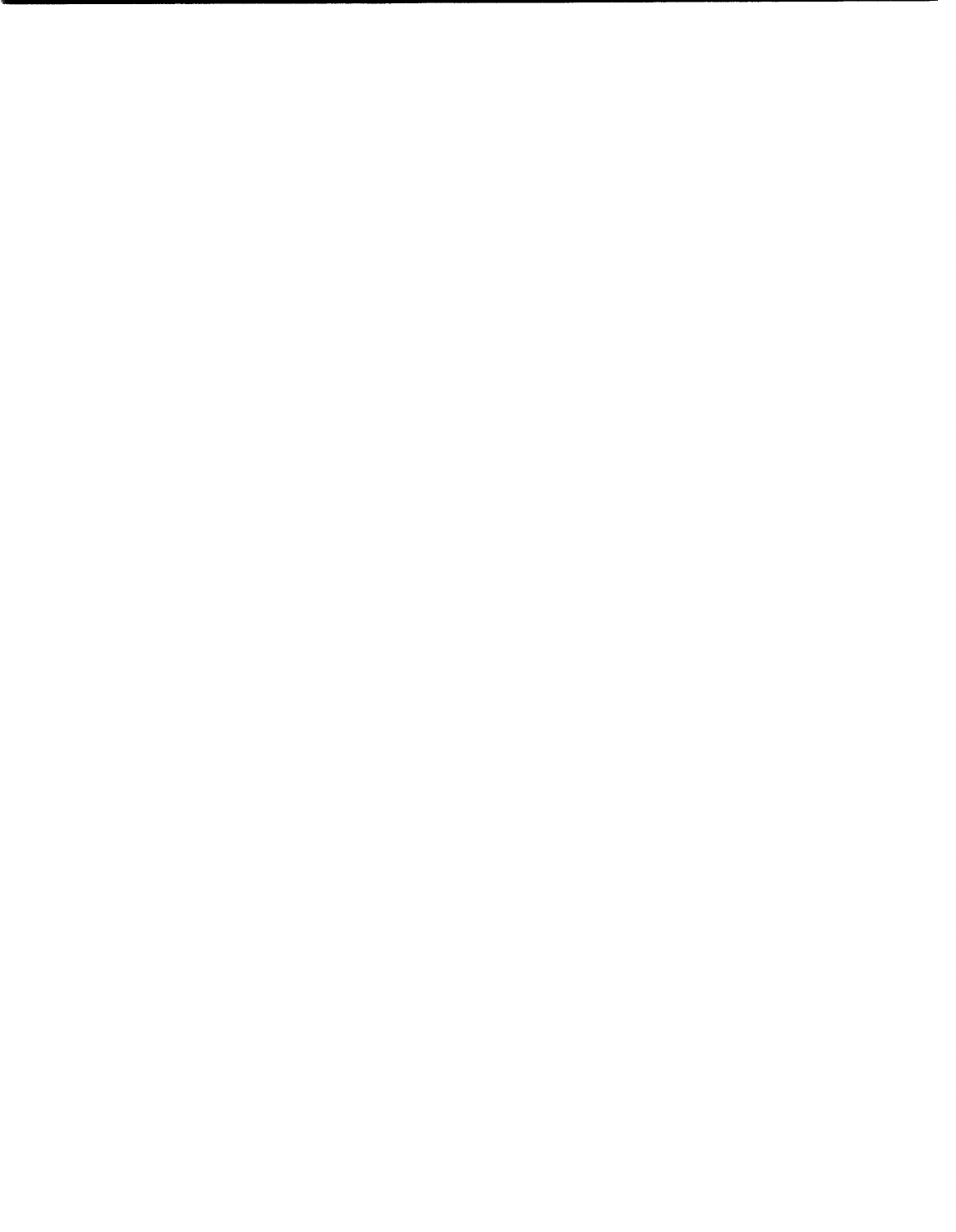

#### Form CPF M 102: Campaign Finance Report<br>Municipal Form Municipal Form ST.  $\mathcal{A}^{\mathcal{A}}$

Office of Campaign and Political Finance

| ≪⊖™<br>Commonwealth<br>of Massachusetts                                                                                                                                                                                                                                                                                                                                                                                                                                                                                                                                                                                                                                                                                                                                                                                                                                                                                                                                                                                                                                                                                                                                                                                                                                                                                                                                                                                                                                                                                                                                                                                                              |                     |                                             | 37 F                                                                    |                              |
|------------------------------------------------------------------------------------------------------------------------------------------------------------------------------------------------------------------------------------------------------------------------------------------------------------------------------------------------------------------------------------------------------------------------------------------------------------------------------------------------------------------------------------------------------------------------------------------------------------------------------------------------------------------------------------------------------------------------------------------------------------------------------------------------------------------------------------------------------------------------------------------------------------------------------------------------------------------------------------------------------------------------------------------------------------------------------------------------------------------------------------------------------------------------------------------------------------------------------------------------------------------------------------------------------------------------------------------------------------------------------------------------------------------------------------------------------------------------------------------------------------------------------------------------------------------------------------------------------------------------------------------------------|---------------------|---------------------------------------------|-------------------------------------------------------------------------|------------------------------|
| Fill in Reporting Period dates:<br><b>Beginning Date:</b>                                                                                                                                                                                                                                                                                                                                                                                                                                                                                                                                                                                                                                                                                                                                                                                                                                                                                                                                                                                                                                                                                                                                                                                                                                                                                                                                                                                                                                                                                                                                                                                            | January 1, 2021     | <b>Ending Date:</b>                         | File with: City or Town Clerk or Election Commission<br>Dec. 31, 2021 - |                              |
| Type of Report: (Check one)                                                                                                                                                                                                                                                                                                                                                                                                                                                                                                                                                                                                                                                                                                                                                                                                                                                                                                                                                                                                                                                                                                                                                                                                                                                                                                                                                                                                                                                                                                                                                                                                                          |                     |                                             |                                                                         |                              |
| 8th day preceding preliminary<br>8th day preceding election                                                                                                                                                                                                                                                                                                                                                                                                                                                                                                                                                                                                                                                                                                                                                                                                                                                                                                                                                                                                                                                                                                                                                                                                                                                                                                                                                                                                                                                                                                                                                                                          |                     | 30 day after election                       | $ \overline{X} $ year-end report                                        | $ \overline{X} $ dissolution |
| Susan Voss                                                                                                                                                                                                                                                                                                                                                                                                                                                                                                                                                                                                                                                                                                                                                                                                                                                                                                                                                                                                                                                                                                                                                                                                                                                                                                                                                                                                                                                                                                                                                                                                                                           |                     | Committee to elect Susan Voss               |                                                                         |                              |
| Candidate Full Name (if applicable)                                                                                                                                                                                                                                                                                                                                                                                                                                                                                                                                                                                                                                                                                                                                                                                                                                                                                                                                                                                                                                                                                                                                                                                                                                                                                                                                                                                                                                                                                                                                                                                                                  |                     |                                             | Committee Name                                                          |                              |
| Northampton School Committee<br>Office Sought and District                                                                                                                                                                                                                                                                                                                                                                                                                                                                                                                                                                                                                                                                                                                                                                                                                                                                                                                                                                                                                                                                                                                                                                                                                                                                                                                                                                                                                                                                                                                                                                                           | Nicholas Horton     |                                             | Name of Committee Treasurer                                             |                              |
| 89 Ridgewood Terrace, Northampton, MA 01060                                                                                                                                                                                                                                                                                                                                                                                                                                                                                                                                                                                                                                                                                                                                                                                                                                                                                                                                                                                                                                                                                                                                                                                                                                                                                                                                                                                                                                                                                                                                                                                                          |                     | 89 Ridgewood Terrace, Northampton, MA 01060 |                                                                         |                              |
| <b>Residential Address</b>                                                                                                                                                                                                                                                                                                                                                                                                                                                                                                                                                                                                                                                                                                                                                                                                                                                                                                                                                                                                                                                                                                                                                                                                                                                                                                                                                                                                                                                                                                                                                                                                                           |                     |                                             | <b>Committee Mailing Address</b>                                        |                              |
| voss.susan.e@gmail.com<br>E-mail:                                                                                                                                                                                                                                                                                                                                                                                                                                                                                                                                                                                                                                                                                                                                                                                                                                                                                                                                                                                                                                                                                                                                                                                                                                                                                                                                                                                                                                                                                                                                                                                                                    | E-mail:             |                                             | voss.susan.e@gmail.com                                                  |                              |
| 413-320-2970<br>Phone # (optional):                                                                                                                                                                                                                                                                                                                                                                                                                                                                                                                                                                                                                                                                                                                                                                                                                                                                                                                                                                                                                                                                                                                                                                                                                                                                                                                                                                                                                                                                                                                                                                                                                  | Phone # (optional): |                                             |                                                                         |                              |
| <b>SUMMARY BALANCE INFORMATION:</b>                                                                                                                                                                                                                                                                                                                                                                                                                                                                                                                                                                                                                                                                                                                                                                                                                                                                                                                                                                                                                                                                                                                                                                                                                                                                                                                                                                                                                                                                                                                                                                                                                  |                     |                                             |                                                                         |                              |
| Line 1: Ending Balance from previous report                                                                                                                                                                                                                                                                                                                                                                                                                                                                                                                                                                                                                                                                                                                                                                                                                                                                                                                                                                                                                                                                                                                                                                                                                                                                                                                                                                                                                                                                                                                                                                                                          |                     |                                             | 2,143.36                                                                |                              |
| <b>Line 2:</b> Total receipts this period (page 3, line 11)                                                                                                                                                                                                                                                                                                                                                                                                                                                                                                                                                                                                                                                                                                                                                                                                                                                                                                                                                                                                                                                                                                                                                                                                                                                                                                                                                                                                                                                                                                                                                                                          |                     |                                             |                                                                         |                              |
| Line 3: Subtotal (line 1 plus line 2)                                                                                                                                                                                                                                                                                                                                                                                                                                                                                                                                                                                                                                                                                                                                                                                                                                                                                                                                                                                                                                                                                                                                                                                                                                                                                                                                                                                                                                                                                                                                                                                                                |                     |                                             | 2,143.36                                                                |                              |
| Line 4: Total expenditures this period (page 5, line 14)                                                                                                                                                                                                                                                                                                                                                                                                                                                                                                                                                                                                                                                                                                                                                                                                                                                                                                                                                                                                                                                                                                                                                                                                                                                                                                                                                                                                                                                                                                                                                                                             |                     |                                             | 2,143.36                                                                |                              |
| Line 5: Ending Balance (line 3 minus line 4)                                                                                                                                                                                                                                                                                                                                                                                                                                                                                                                                                                                                                                                                                                                                                                                                                                                                                                                                                                                                                                                                                                                                                                                                                                                                                                                                                                                                                                                                                                                                                                                                         |                     |                                             | 0                                                                       |                              |
| Line 6: Total in-kind contributions this period (page 6)                                                                                                                                                                                                                                                                                                                                                                                                                                                                                                                                                                                                                                                                                                                                                                                                                                                                                                                                                                                                                                                                                                                                                                                                                                                                                                                                                                                                                                                                                                                                                                                             |                     |                                             | 0                                                                       |                              |
| Line 7: Total (all) outstanding liabilities (page 7)                                                                                                                                                                                                                                                                                                                                                                                                                                                                                                                                                                                                                                                                                                                                                                                                                                                                                                                                                                                                                                                                                                                                                                                                                                                                                                                                                                                                                                                                                                                                                                                                 |                     |                                             | 0                                                                       |                              |
| Line 8: Name of bank(s) used: Florence Bank                                                                                                                                                                                                                                                                                                                                                                                                                                                                                                                                                                                                                                                                                                                                                                                                                                                                                                                                                                                                                                                                                                                                                                                                                                                                                                                                                                                                                                                                                                                                                                                                          |                     |                                             |                                                                         |                              |
| <b>Affidavit of Committee Treasurer:</b><br>I certify that I have examined this report including attached schedules and it is, to the best of thy knowledge and belief, a true and complete statement of all campaign finance<br>activity, including all contributions, loans, receipts, expenditures, disbursements filst kind of tributions and liabilities for this reporting period and represents the campaign<br>finance activity of all persons acting under the authority or on behalf of this committee in accordance with the requirements of M.G.L. c. 55.<br>Signed under the penalties of perjury:<br>FOR CANDIDATE FILINGS ONLY: Affidavit of Candidate: (check 1 box only)<br><b>Candidate with Committee</b><br>I certify that I have examined this report including attached schedules and it is, to the best of my knowledge and belief, a true and complete statement of all campaign finance<br>activity, of all persons acting under the authority or on behalf of this committee in accordance with the requirements of M.G.L. c. 55. I have not received any contributions,<br>incurred any liabilities nor made any expenditures on my behalf during this reporting period that are not otherwise disclosed in this report.<br><b>Candidate without Committee</b><br>I certify that I have examined this report including attached schedules and it is, to the best of my knowledge and belief, a true and complete statement of all campaign<br>finance activity, including contributions, loans, receipts, expenditures, disbursements, in-kind contributions and liabilities for this reporting period and represents the |                     | (Treasurer's signature)                     | Date                                                                    |                              |

Signed under the penalties of perjury:  $\frac{1}{2}$   $\sqrt{2}$   $\sqrt{2}$   $\sqrt{2}$  (Candidate's signature)

|  | (Candidate's signatu |  |  |
|--|----------------------|--|--|

Date: 1/28/2022

 $\frac{1}{\sqrt{2}}\sum_{i=1}^{n} \frac{1}{\sqrt{2}}\sum_{i=1}^{n} \frac{1}{\sqrt{2}}\sum_{i=1}^{n} \frac{1}{\sqrt{2}}\sum_{i=1}^{n} \frac{1}{\sqrt{2}}\sum_{i=1}^{n} \frac{1}{\sqrt{2}}\sum_{i=1}^{n} \frac{1}{\sqrt{2}}\sum_{i=1}^{n} \frac{1}{\sqrt{2}}\sum_{i=1}^{n} \frac{1}{\sqrt{2}}\sum_{i=1}^{n} \frac{1}{\sqrt{2}}\sum_{i=1}^{n} \frac{1}{\sqrt{2}}\sum_{i=1}^{n}$ 

Ŗ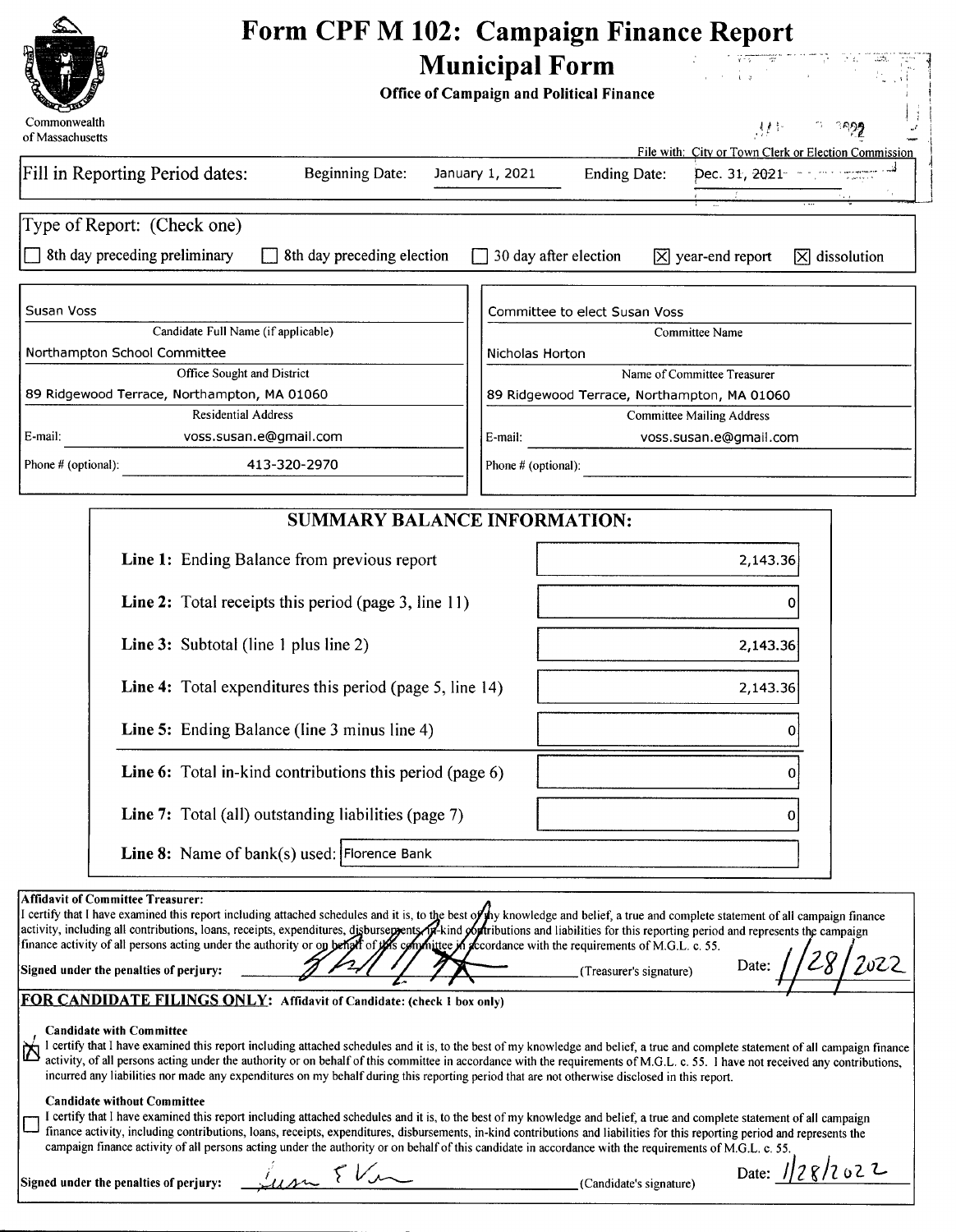# SCHEDULE A: RECEIPTS

M.G.L. c. 55 requires that the name and residential address be reported, in alphabetical order, for all receipts over \$50 in a calendar year. Committees must keep detailed accounts and records of all receipts, but need only itemize those receipts over \$50. In addition, the occupation and employer must be reported for all persons who contribute \$200 or more in a calendar year.

A " Schedule A: Receipts" attachment is available to complete, print and attach to this report, if additional pages are required to report all receipts. Please include your committee name and a page number on each page.)

| <b>Date Received</b>                  | <b>Name and Residential Address</b><br>(alphabetical listing required) | Amount | <b>Occupation &amp; Employer</b><br>(for contributions of \$200 or more) |
|---------------------------------------|------------------------------------------------------------------------|--------|--------------------------------------------------------------------------|
|                                       |                                                                        |        |                                                                          |
|                                       |                                                                        |        |                                                                          |
|                                       |                                                                        |        |                                                                          |
|                                       |                                                                        |        |                                                                          |
|                                       |                                                                        |        |                                                                          |
|                                       |                                                                        |        |                                                                          |
|                                       |                                                                        |        |                                                                          |
|                                       |                                                                        |        |                                                                          |
|                                       |                                                                        |        |                                                                          |
|                                       |                                                                        |        |                                                                          |
|                                       |                                                                        |        |                                                                          |
|                                       |                                                                        |        |                                                                          |
|                                       |                                                                        |        |                                                                          |
|                                       |                                                                        |        |                                                                          |
|                                       | Line 9: Total Receipts over \$50 (or listed above)                     | 0      |                                                                          |
|                                       | Line 10: Total Receipts \$50 and under* (not listed above)             |        |                                                                          |
| Line 11: TOTAL RECEIPTS IN THE PERIOD |                                                                        |        | Enter on page 1, line 2<br>$\leftarrow$                                  |

<sup>\*</sup> If you have itemized receipts of \$50 and under, include them in line 9. Line 10 should include only those receipts not itemized above.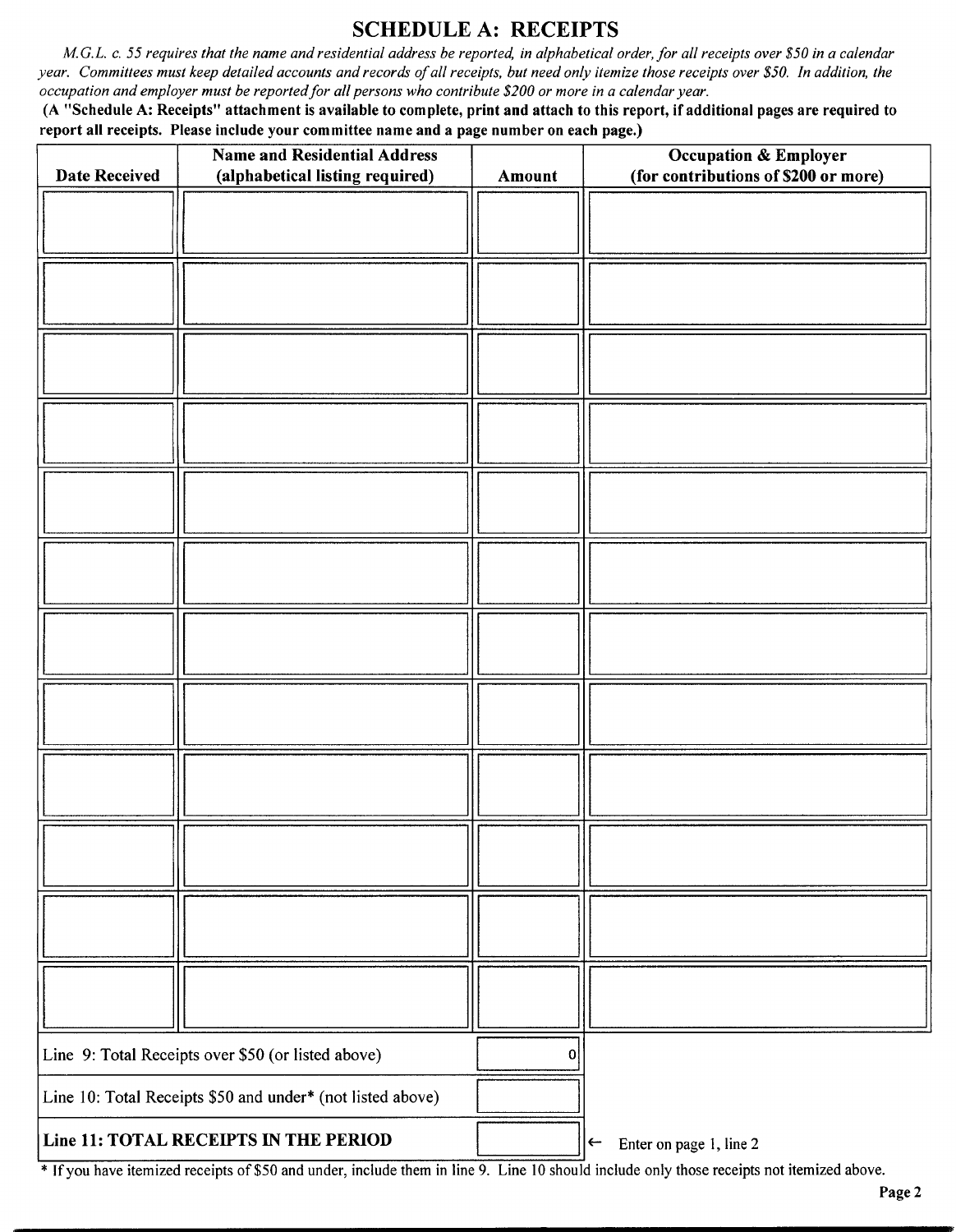#### SCHEDULE A: RECEIPTS (continued)

|                                                    | <b>Name and Residential Address</b>                        |        | <b>Occupation &amp; Employer</b>        |
|----------------------------------------------------|------------------------------------------------------------|--------|-----------------------------------------|
| <b>Date Received</b>                               | (alphabetical listing required)                            | Amount | (for contributions of \$200 or more)    |
|                                                    |                                                            |        |                                         |
|                                                    |                                                            |        |                                         |
|                                                    |                                                            |        |                                         |
|                                                    |                                                            |        |                                         |
|                                                    |                                                            |        |                                         |
|                                                    |                                                            |        |                                         |
|                                                    |                                                            |        |                                         |
|                                                    |                                                            |        |                                         |
|                                                    |                                                            |        |                                         |
|                                                    |                                                            |        |                                         |
|                                                    |                                                            |        |                                         |
|                                                    |                                                            |        |                                         |
|                                                    |                                                            |        |                                         |
|                                                    |                                                            |        |                                         |
|                                                    |                                                            |        |                                         |
|                                                    |                                                            |        |                                         |
|                                                    |                                                            |        |                                         |
|                                                    |                                                            |        |                                         |
|                                                    |                                                            |        |                                         |
|                                                    |                                                            |        |                                         |
|                                                    |                                                            |        |                                         |
|                                                    |                                                            |        |                                         |
|                                                    |                                                            |        |                                         |
|                                                    |                                                            |        |                                         |
|                                                    |                                                            |        |                                         |
|                                                    |                                                            |        |                                         |
|                                                    |                                                            |        |                                         |
|                                                    |                                                            |        |                                         |
|                                                    |                                                            |        |                                         |
|                                                    |                                                            |        |                                         |
|                                                    |                                                            |        |                                         |
|                                                    |                                                            |        |                                         |
|                                                    |                                                            |        |                                         |
|                                                    |                                                            |        |                                         |
|                                                    |                                                            |        |                                         |
|                                                    |                                                            |        |                                         |
| Line 9: Total Receipts over \$50 (or listed above) |                                                            |        |                                         |
|                                                    | Line 10: Total Receipts \$50 and under* (not listed above) |        |                                         |
|                                                    | Line 11: TOTAL RECEIPTS IN THE PERIOD                      |        | Enter on page 1, line 2<br>$\leftarrow$ |

<sup>\*</sup> If you have itemized receipts of \$50 and under, include them in line 9. Line 10 should include only those receipts not itemized above.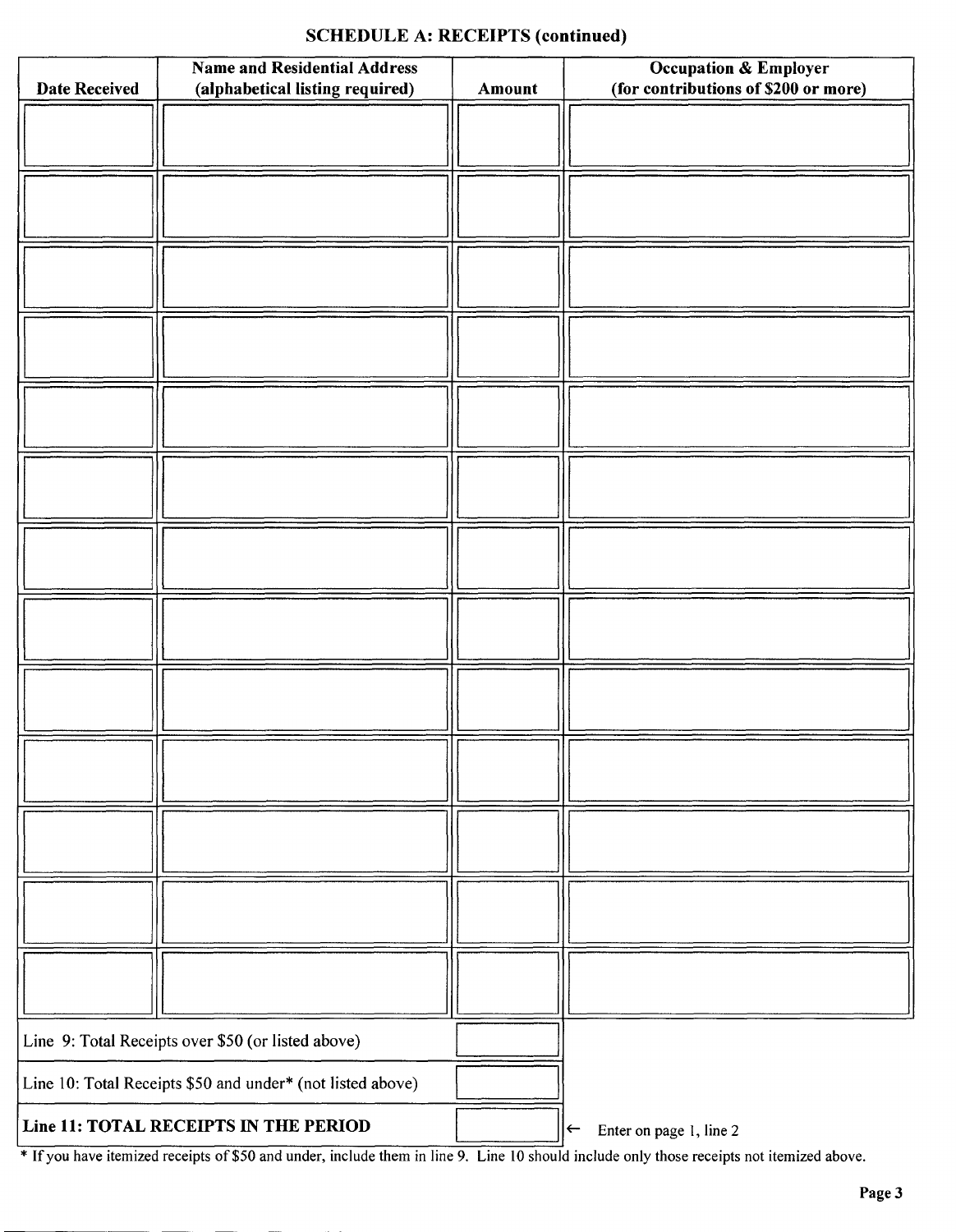## SCHEDULE B: EXPENDITURES

M.G.L. c. 55 requires committees to list, in alphabetical order, all expenditures over\$ 50 in a reporting period. Committees must keep detailed accounts and records of all expenditures, but need only itemize those over \$50. Expenditures \$50 and under may be added together, from committee records, and reported on line 13.

A " Schedule B: Expenditures" attachment is available to complete, print and attach to this report, if additional pages are required to report all expenditures. Please include your committee name and a page number on each page.)

| Date Paid  | <b>To Whom Paid</b><br>(alphabetical listing)  | <b>Address</b>                                                                  | <b>Purpose of Expenditure</b>                                                 | Amount   |
|------------|------------------------------------------------|---------------------------------------------------------------------------------|-------------------------------------------------------------------------------|----------|
| 04/06/2020 | WORDPRESS D3N10UZB09<br>HTTPSWORDPRES CA(4353) | wordpress.com                                                                   | Maintaining website / website<br>software                                     | 105.19   |
| 08/17/2021 | Northampton Public Schools                     | 212 Main St, Second floor<br>Northampton, MA 01060                              | Public record request                                                         | 858.32   |
| 12/06/2021 | Grow Food Northampton                          | 221 Pine St., Suite 349<br>Florence, MA 01062                                   | Donation to 5013C to support<br>Northampton High School<br>composting project | 1,179.85 |
|            |                                                |                                                                                 |                                                                               |          |
|            |                                                |                                                                                 |                                                                               |          |
|            |                                                |                                                                                 |                                                                               |          |
|            |                                                |                                                                                 |                                                                               |          |
|            |                                                |                                                                                 |                                                                               |          |
|            |                                                |                                                                                 |                                                                               |          |
|            |                                                |                                                                                 |                                                                               |          |
|            |                                                |                                                                                 |                                                                               |          |
|            |                                                |                                                                                 |                                                                               |          |
|            |                                                | Line 12: Total Expenditures over \$50 (or listed above)                         |                                                                               | 2,143.36 |
|            |                                                | Line 13: Total Expenditures \$50 and under* (not listed above)                  |                                                                               |          |
|            |                                                | Enter on page 1, line $4 \rightarrow$ Line 14: TOTAL EXPENDITURES IN THE PERIOD |                                                                               | 2,143.36 |

If you have itemized expenditures of\$ <sup>50</sup> and under, include them in line 12. Line <sup>13</sup> should include only those expenditures not itemized above. **Page 4** and the set of the set of the set of the set of the set of the set of the set of the set of the set of the set of the set of the set of the set of the set of the set of the set of the set of the set of the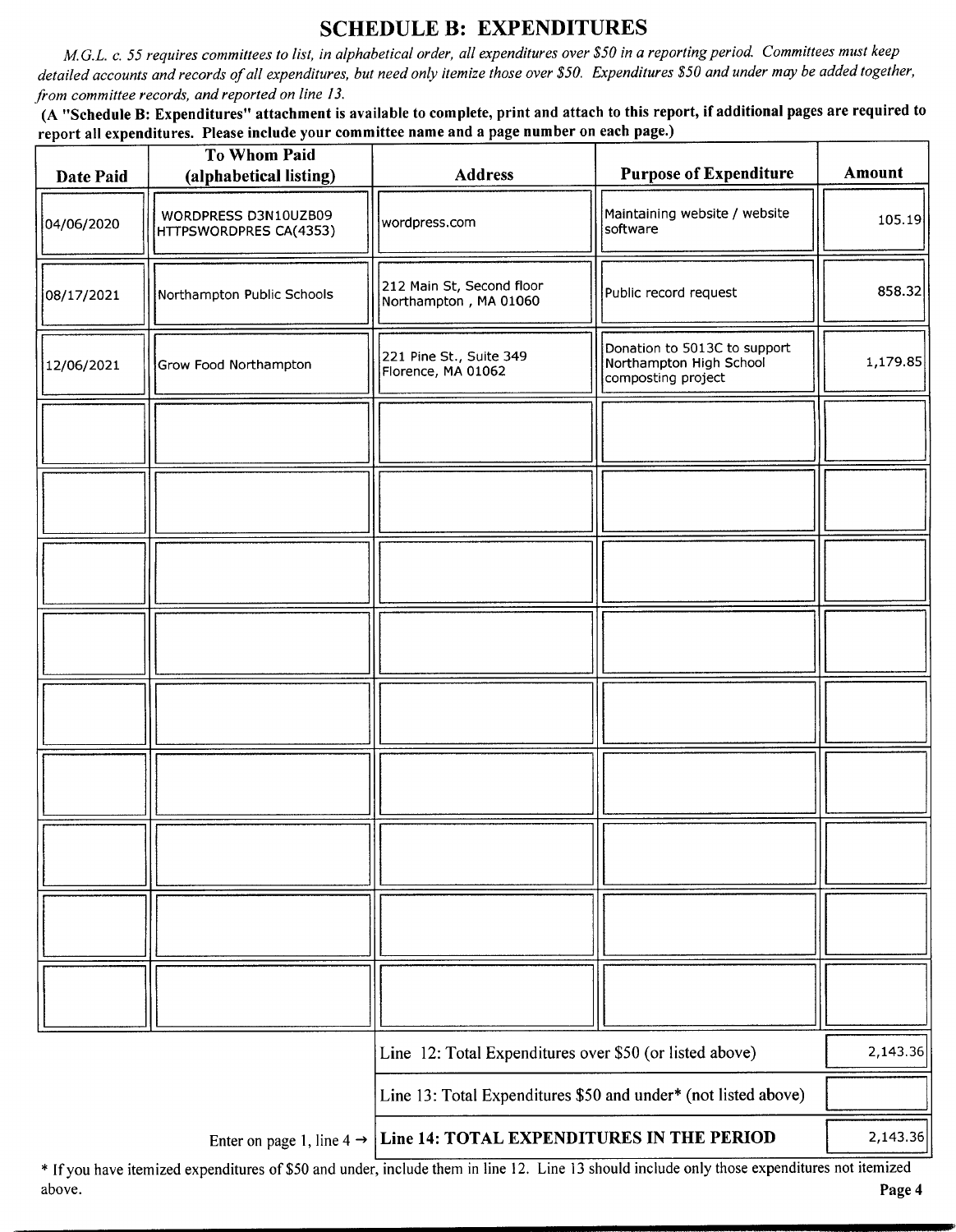#### SCHEDULE B: EXPENDITURES (continued)

| Date Paid | To Whom Paid<br>(alphabetical listing) | <b>Address</b>                                           | <b>Purpose of Expenditure</b> | Amount |
|-----------|----------------------------------------|----------------------------------------------------------|-------------------------------|--------|
|           |                                        |                                                          |                               |        |
|           |                                        |                                                          |                               |        |
|           |                                        |                                                          |                               |        |
|           |                                        |                                                          |                               |        |
|           |                                        |                                                          |                               |        |
|           |                                        |                                                          |                               |        |
|           |                                        |                                                          |                               |        |
|           |                                        |                                                          |                               |        |
|           |                                        |                                                          |                               |        |
|           |                                        |                                                          |                               |        |
|           |                                        |                                                          |                               |        |
|           |                                        |                                                          |                               |        |
|           |                                        |                                                          |                               |        |
|           |                                        |                                                          |                               |        |
|           |                                        |                                                          |                               |        |
|           |                                        |                                                          |                               |        |
|           |                                        |                                                          |                               |        |
|           |                                        |                                                          |                               |        |
|           |                                        |                                                          |                               |        |
|           |                                        |                                                          |                               |        |
|           |                                        |                                                          |                               |        |
|           |                                        |                                                          |                               |        |
|           |                                        |                                                          |                               |        |
|           |                                        |                                                          |                               |        |
|           |                                        |                                                          |                               |        |
|           |                                        |                                                          |                               |        |
|           |                                        |                                                          |                               |        |
|           |                                        |                                                          |                               |        |
|           |                                        |                                                          |                               |        |
|           |                                        |                                                          |                               |        |
|           |                                        |                                                          |                               |        |
|           |                                        |                                                          |                               |        |
|           |                                        |                                                          |                               |        |
|           |                                        | Line 12: Expenditures over \$50 (or listed above)        |                               |        |
|           |                                        | Line 13: Expenditures \$50 and under* (not listed above) |                               |        |
|           |                                        |                                                          |                               |        |

Enter on page 1, line  $4 \rightarrow$  Line 14: TOTAL EXPENDITURES IN THE PERIOD

\* If you have itemized expenditures of \$50 and under, include them in line 12. Line 13 should include only those expenditures not itemized above.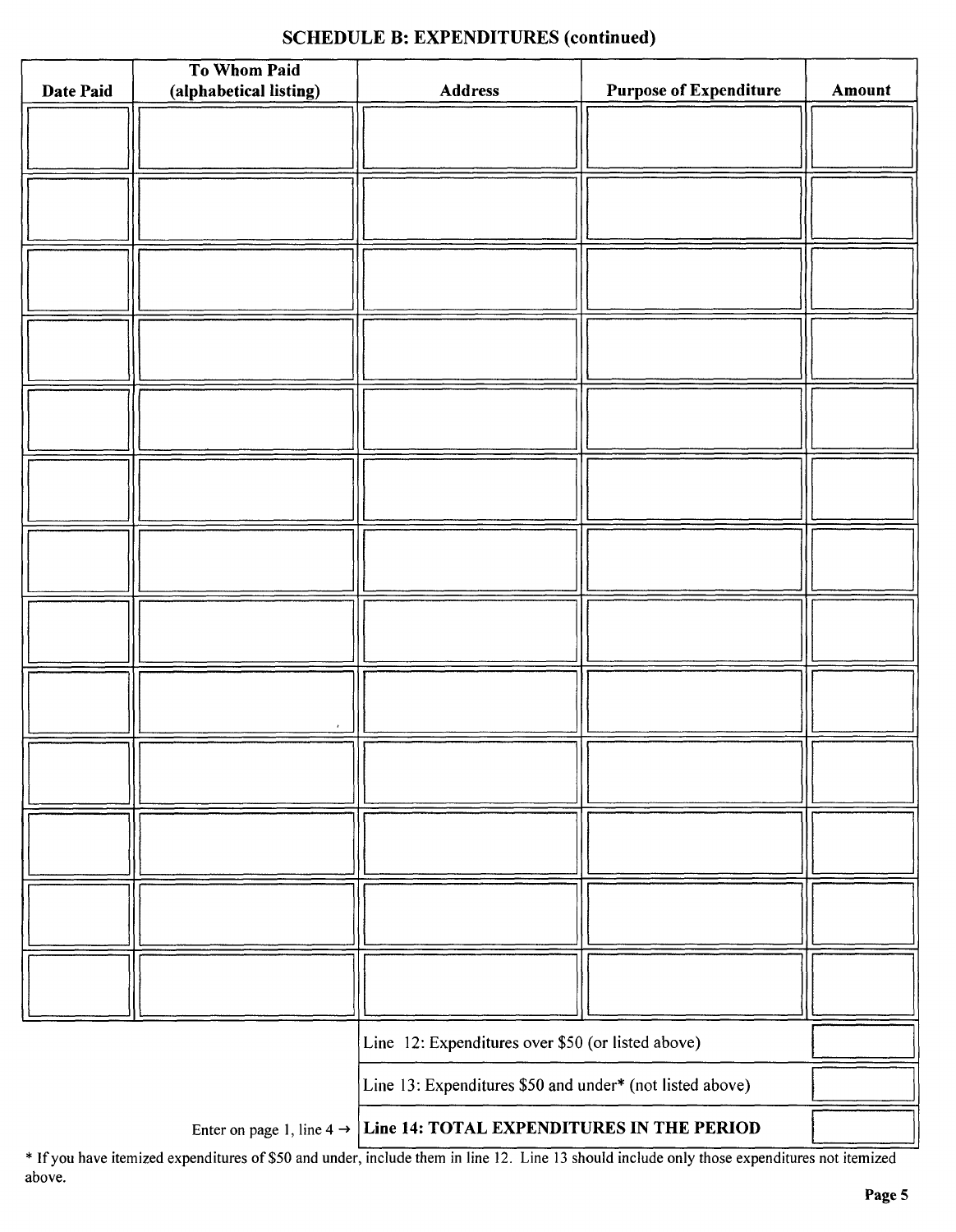### SCHEDULE C: " IN-KIND" CONTRIBUTIONS

Please itemize contributors who have made in-kind contributions of more than \$50. In-kind contributions \$50 and under may be added together from the committee's records and included in line 16 on page 1.

| Date Received | From Whom Received*                                            | <b>Residential Address</b>                                 | <b>Description of Contribution</b> | <b>Value</b> |
|---------------|----------------------------------------------------------------|------------------------------------------------------------|------------------------------------|--------------|
|               |                                                                |                                                            |                                    |              |
|               |                                                                |                                                            |                                    |              |
|               |                                                                |                                                            |                                    |              |
|               |                                                                |                                                            |                                    |              |
|               |                                                                |                                                            |                                    |              |
|               |                                                                |                                                            |                                    |              |
|               |                                                                |                                                            |                                    |              |
|               |                                                                |                                                            |                                    |              |
|               |                                                                |                                                            |                                    |              |
|               |                                                                |                                                            |                                    |              |
|               |                                                                |                                                            |                                    |              |
|               |                                                                |                                                            |                                    |              |
|               |                                                                |                                                            |                                    |              |
|               |                                                                | Line 15: In-Kind Contributions over \$50 (or listed above) |                                    |              |
|               | Line 16: In-Kind Contributions \$50 & under (not listed above) |                                                            |                                    |              |
|               | Enter on page 1, line 6 $\rightarrow$                          | Line 17: TOTAL IN-KIND CONTRIBUTIONS                       |                                    | 0            |

\* If an in-kind contribution is received from a person who contributes more than \$50 in a calendar year, you must report the name and address of the contributor; in addition, if the contribution is \$200 or more, you must also report the contributor's occupation and employer.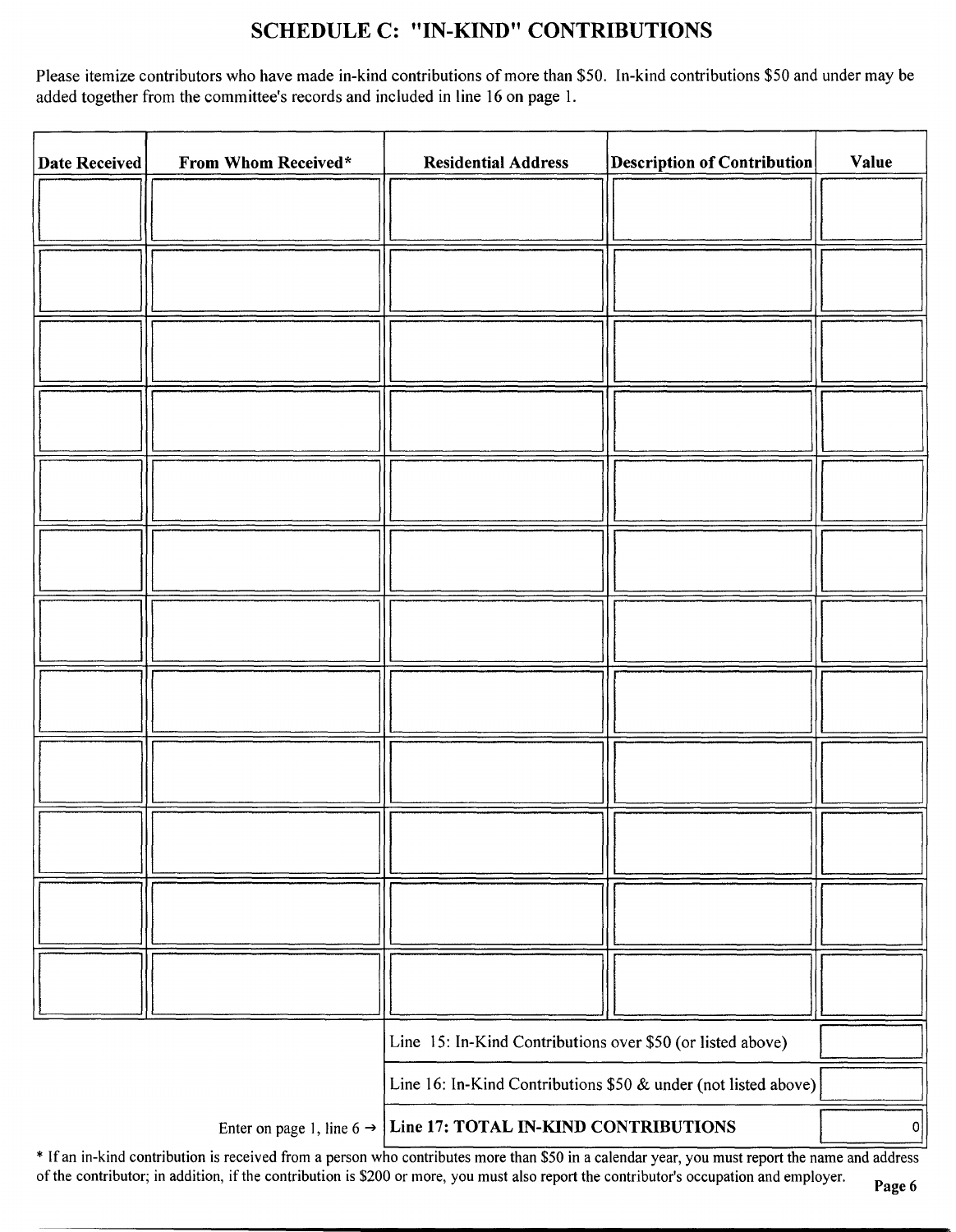# SCHEDULE D: LIABILITIES

M.G.L. c. 55 requires committees to report ALL liabilities which have been reported previously and are still outstanding, as well as those liabilities incurred during this reporting period.

| Date Incurred | To Whom Due | Address                                                                            | Purpose | Amount      |
|---------------|-------------|------------------------------------------------------------------------------------|---------|-------------|
|               |             |                                                                                    |         |             |
|               |             |                                                                                    |         |             |
|               |             |                                                                                    |         |             |
|               |             |                                                                                    |         |             |
|               |             |                                                                                    |         |             |
|               |             |                                                                                    |         |             |
|               |             |                                                                                    |         |             |
|               |             |                                                                                    |         |             |
|               |             |                                                                                    |         |             |
|               |             |                                                                                    |         |             |
|               |             |                                                                                    |         |             |
|               |             |                                                                                    |         |             |
|               |             |                                                                                    |         |             |
|               |             |                                                                                    |         |             |
|               |             |                                                                                    |         |             |
|               |             |                                                                                    |         |             |
|               |             |                                                                                    |         |             |
|               |             |                                                                                    |         |             |
|               |             |                                                                                    |         |             |
|               |             |                                                                                    |         |             |
|               |             |                                                                                    |         |             |
|               |             |                                                                                    |         |             |
|               |             | Enter on page 1, line $7 \rightarrow$ Line 18: TOTAL OUTSTANDING LIABILITIES (ALL) |         | $ 0\rangle$ |

l.